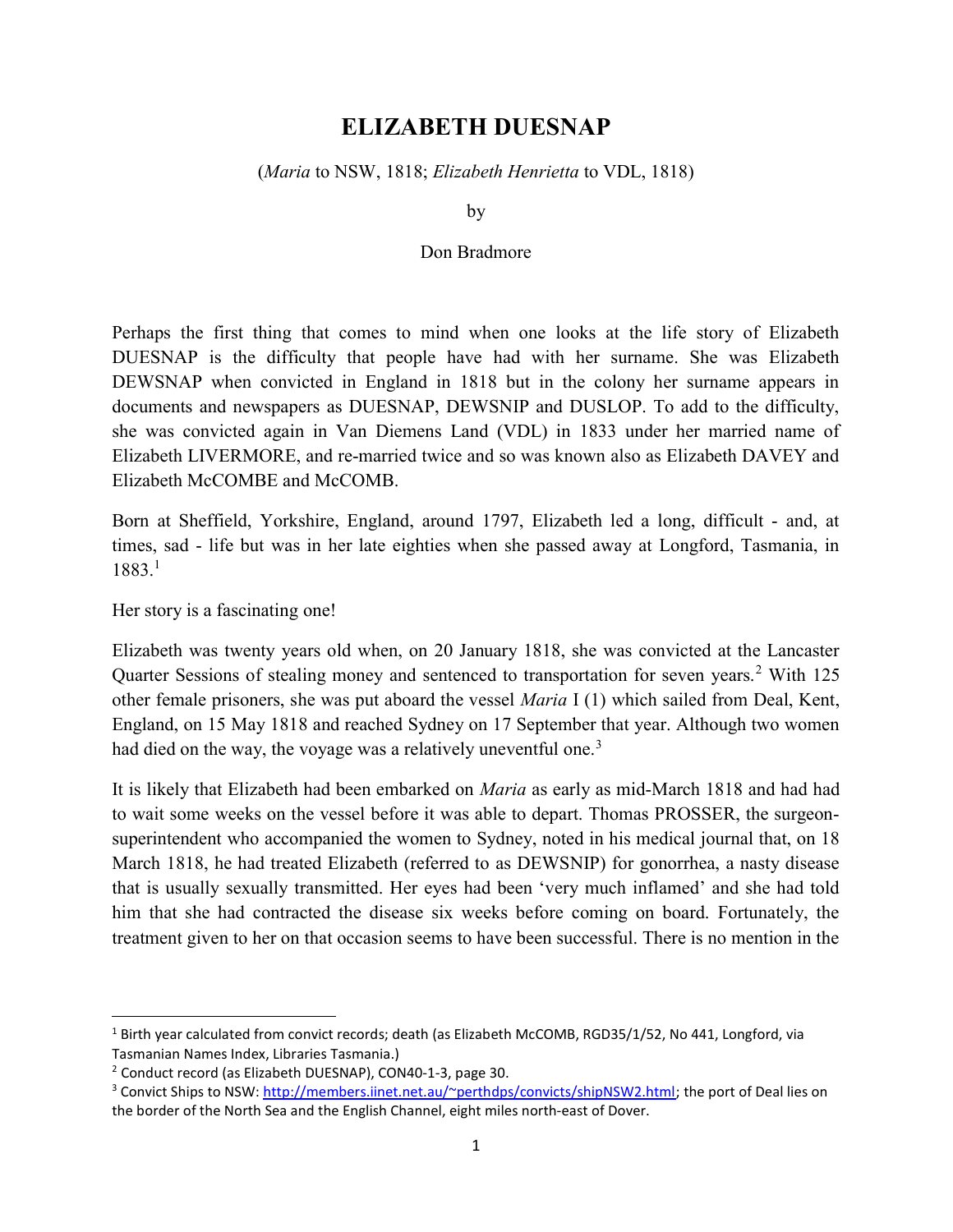journal of treatment at other times – and there is no indication that the disease troubled her after her arrival in the colonies.<sup>4</sup>

Within a few weeks of the arrival of *Maria* at Sydney, Elizabeth was transferred to *Elizabeth* Henrietta which sailed for Hobart on 26 September.<sup>5</sup> Upon arrival, on 11 October 1818, Elizabeth was described as being four feet eleven and a half inches (about 152 cms) tall, with a fresh complexion, brown hair and hazel eyes. She had a scar over her right eye and a 'crippled' middle finger on her left hand. She was twenty-one years old, single and a servant by trade. She might have been able to read but she could not write. Her surname was recorded on her convict documents as 'DUESNAP' and she was allocated Police Number 47.<sup>6</sup>

In her first fifteen years in VDL, Elizabeth was able to avoid further trouble with the law. No offences of any kind are recorded against her in that time. Although the details are vague and uncertain, it is believed that she was assigned as a servant shortly after her arrival to a land holder in the northern part of the colony. There, in the Port Dalrymple area, were a number of ebullient characters, prominent among whom was James DAVEY, a former convict - and the man she was to take as her second husband many years later! (More about him later in this story!) Also in the area was Thomas LIVERMORE, another former convict and a close associate of Davey. Livermore was to become Elizabeth's first husband. Both men had interesting pasts.

At least one internet website claims that Elizabeth gave birth to a child – Sarah Elizabeth DAVEY - by James Davey in 1827 – but, as no birth record has yet been located, that cannot be verified! It does not seem likely!<sup>7</sup>

Birth records do reveal, however, that Elizabeth gave birth to a son, William LIVERMORE, who was baptized at Launceston on 29 November 1826. The father of the child was Thomas Livermore. <sup>8</sup>

In 1810, Livermore had been convicted in England of the attempted murder of his wife and sentenced to transportation for life. He had arrived at Sydney per *Guildford* in early 1812 but, by 4 July of that year, he had been transferred to VDL when James COX, an affluent and influential free settler, who had been granted large acreages throughout the colony, had requested convict labourers from Sydney to work for him. Livermore and two others had been sent to him per the schooner  $\text{Unity.}^9$ 

 $\overline{a}$ 

<sup>4</sup> ADM 101/49/1: Diary of the convict ship Maria for 7 March 1818 to 26 September 1819 by Thomas Prosser.

<sup>5</sup> CON40-1-3, page 30.

<sup>6</sup> CON40-1-3, page 30;

<sup>&</sup>lt;sup>7</sup> See Sarah Elizabeth Davey, born Launceston, 1827 at http://www.chestnut-blue.com/Chestnut%20Blueo/p1576.htm; BDM records were not compulsory in VDL until 1838.

<sup>8</sup> Birth, William Livermore: RGD32/2485/1827, Launceston.

<sup>&</sup>lt;sup>9</sup> See James Cox in Australian Dictionary of Biography at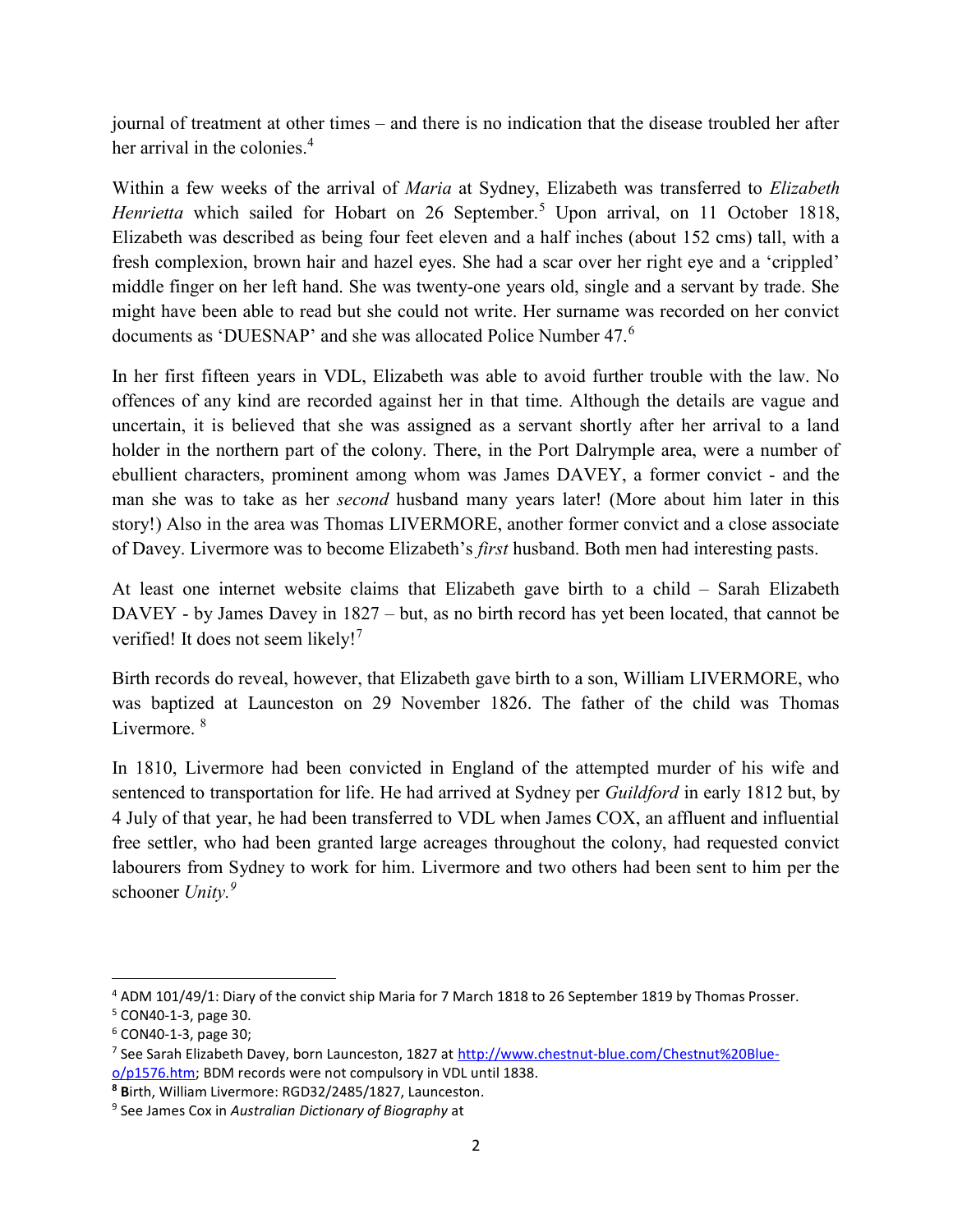There, as Cox's labourer, Livermore had done well. By 1823, he had his own land near Launceston.<sup>10</sup> The muster records of that year show that Elizabeth Duesnap had been assigned to him as a servant. $11$ 

Elizabeth and Thomas Livermore were married at St John's Church of England, Launceston, on 10 September 1827. Elizabeth's surname is shown as DUSLOP on the marriage entry.<sup>12</sup> However, the marriage was to end in tragedy less that a fortnight later. On 23 September 1827, the Colonial Times and Tasmanian Advertiser reported that Livermore had been drowned accidentally while crossing the South Esk river at Norfolk Plains.<sup>13</sup>

Nothing more is known about Elizabeth for the next few years but left a widow with a baby not yet twelve months old, her life was probably difficult. A year or two before her marriage to Livermore, she had been granted her certificate of freedom and was therefore able to remain in the Norfolk Plains area. Was she able to maintain herself and her son on the land that Livermore had acquired? Perhaps James Davey and his friends were able to assist her when necessary.

However, more trouble for Elizabeth was just around the corner.

On 29 April 1833, she was convicted in the Supreme Court of receiving four sheep which a man by the name of Thomas MERRITT (or MERRETT) had stolen from Henry CLAYTON, a neighbor. Elizabeth and Merritt were both found guilty. A sentence of death was recorded against Merritt, while Elizabeth was sentenced to transportation for fourteen years.<sup>14</sup>

At this time, Elizabeth was only about thirty-six years old but, strangely, in passing down her sentence, the judge, Mr. Justice MONTAGU, described her as 'a very bad old woman' and told her that she was:

… far more deserving of punishment than was the thief, whom she had tempted into the commission of a capital offense against the laws of his country … The sentence of this court is, that you, Elizabeth Livermore, be transported for the term of fourteen years, which in the usual course of nature is a term that judging from your now advanced age, will bear you to the grave.<sup>15</sup>

This time, Elizabeth's sentence of transportation did not mean 'transportation across the seas' but merely her removal from the north of the colony to the south where she probably spent only a very short time at the Cascades Female Factory before being assigned again.<sup>16</sup> Nevertheless, she

<sup>10</sup> https://lynnesfamilies.wordpress.com/2016/09/11/norfolk-plains/

<sup>&</sup>lt;sup>11</sup> Muster records via FCRC website.

<sup>12</sup> RGD36/1066/1827, Launceston.

<sup>&</sup>lt;sup>13</sup> Colonial Times and Tasmanian Advertiser, 21 September 1827, p.2; death: RGD34/1601/1827, Launceston.

<sup>14</sup> Launceston Advertiser , 2 May 1833, p.3; CON40-1-5, Image 341, p.61

<sup>&</sup>lt;sup>15</sup> The Independent (Launceston), 4 May 1833, p.2; Merrett's death penalty was not carried out - see his conduct record, as MERRETT, CON31-1-30, Image 86.

<sup>&</sup>lt;sup>16</sup> See Elizabeth's conduct record (as LIVERMORE), CON40-1-5, Image 341.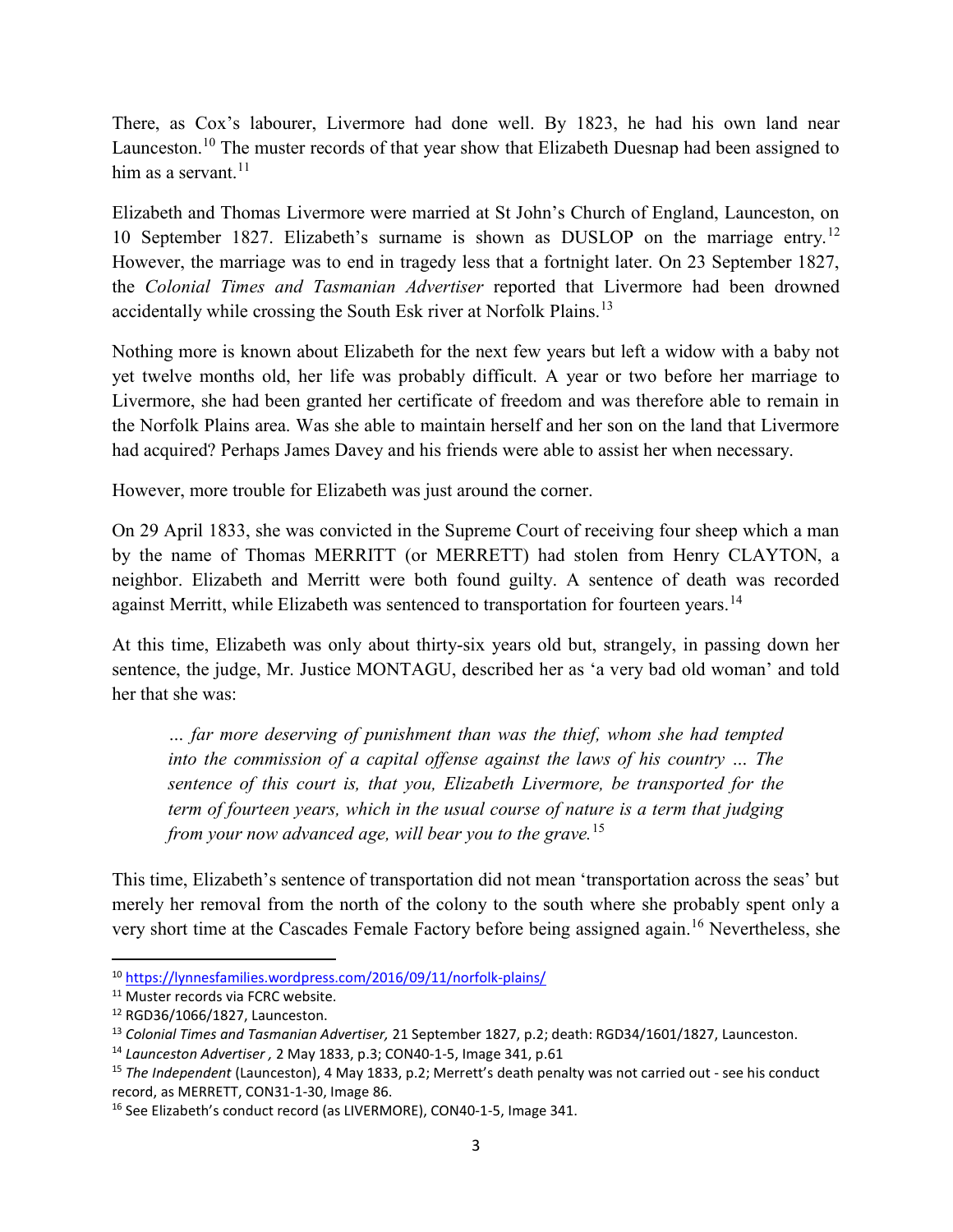was a convict again and, in her second term, she was not the well-behaved person she had been fifteen years earlier.

On 30 November 1833, Elizabeth was charged with absenting herself from the service of a Mr. FLEMING to whom she was then assigned. It appears that Fleming had 'illegally and unlawfully allowed her to enter the service of another without government sanction'. She was removed from his service and sent back to the Female Factory for re-assignment. And then, on 30 June 1834, she was charged with 'drunkenness and prostitution', although her conduct record seems to show that the word 'prostitution' has been crossed out. She was punished by being ordered to spend six months in the notorious 'C' Class – Crime Class – at the Cascades Female Factory, the section of that prison reserved for the worst of the worst offenders.<sup>17</sup>

Birth records in VDL show that, in the following year, a baby girl, not yet a year old, was buried at Hobart. The child's name is shown as Frances LIVERMORE. Was this Elizabeth's daughter? The names of the parents are not given in the burial record. Obviously the father of the child was not Thomas Livermore who had been dead for some years. But was Elizabeth the mother? That seems probable.<sup>18</sup>

It might have been the death of the baby that was the cause of the problem with alcohol that Elizabeth seemed to have in the next few years. Between June 1836 and January 1839, she was charged ten times for offences such as drunkenness, misconduct in overstaying her pass at night and absenting herself from her place of service without leave'. On one occasion, she was simply admonished for her offence but in all other cases she was punished by being sent to the Cascades Female Factory, often to be locked in cell there for seven or ten days and to be fed only on bread and water. For one offence, she was ordered to serve her time with hard labour at the washtubs. For another, she received a nine-month sentence to be served in the dreaded 'C' Class section of the Cascades.<sup>19</sup>

In June 1840, after having served seven of the fourteen-year sentence Elizabeth had been given for receiving the stolen sheep, she was granted a ticket of leave and so was now free to find her own employment. She was about forty-three years old.<sup>20</sup>

And then, on 3 May 1841 - in what seems at first to be a strange decision – Elizabeth applied for permission to marry her old acquaintance, James Davey, whom she had known since her early days in the colony. Davey was a widower. In 1819, he had married sixteen-year-old Catherine JORDAN who had borne him ten or eleven children before her death in 1839.<sup>21</sup> However, with

 $\overline{a}$ 

<sup>17</sup> CON40-1-5, Image 341, p.61.

<sup>&</sup>lt;sup>18</sup> See TPI Digger - Frances Livermore, burial: RGD34/3976/1835, Hobart.

<sup>19</sup> CON40-1-5, Image 341, p.61.

<sup>&</sup>lt;sup>20</sup> ToL: The Hobart Town Courier and Van Diemen's Land Gazette, 12 June 1840, p.4

<sup>&</sup>lt;sup>21</sup> Davey/Jordan: No marriage located; Catherine Davey, death: RGD35/225/1839, Launceston.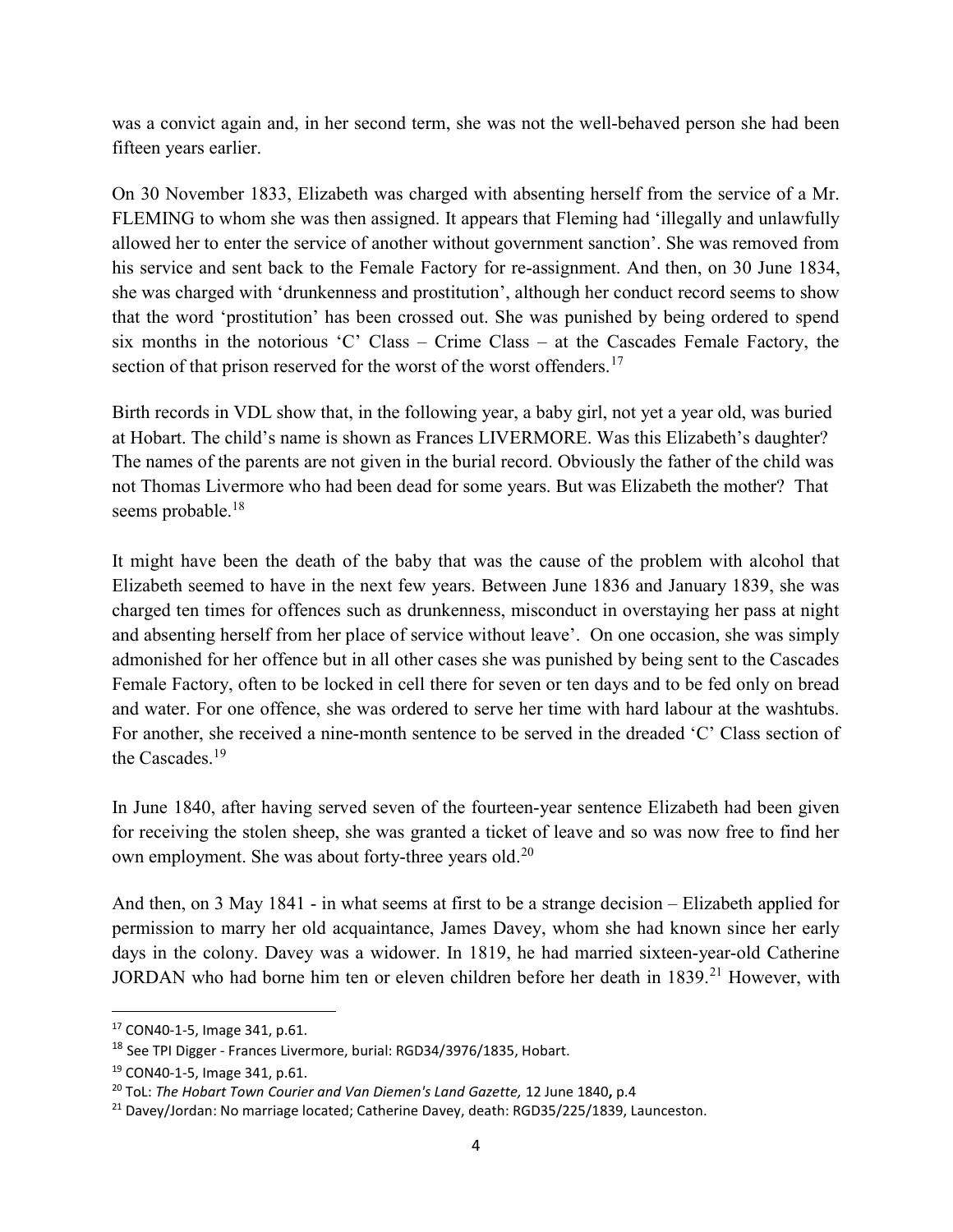approval given, Elizabeth and James were married at the Church of England, Longford, on 27 July 1841. The marriage entry shows Davey's age as fifty. Elizabeth's age is shown as forty-one but she was probably forty-four or forty-five. $^{22}$ 

Elizabeth's decision to marry Davey was probably not as strange as it would seem to be at first. As a widow in a colony where the male population still greatly outnumbered the female, she might have felt the need to have a strong man to protect her - and, if so, Davey was wellqualified.

On 28 July 1802, at the age of twenty-one, Davey had been convicted of shop-breaking and stealing at the Essex Quarter Sessions, Chelmsford, England, and sentenced to transportation for seven years.<sup>23</sup> Shortly afterwards, he was put aboard  $HMS$  Calcutta which, with about three hundred other male convicts, a number of free settlers and a small detachment of Royal Marines, sailed to Port Philip on the southern shore of the colony of New South Wales where, Captain David COLLINS, the commander of the expedition, had been ordered to establish a settlement in the hope of warding off any attempt by the French to take possession of the territory. By 9 October 1803, HMS Calcutta was at anchor at Sullivan's Bay, just inside the heads of Port Philip, near present day Sorrento. This was where Collins had decided to base the new settlement. However, the decision was not a good one. In a few months, Collins had discovered that the soil in the area was too poor to support good crops and that there was a serious lack of fresh water – and so, having obtained permission from Sydney, he took his convicts and settlers across Bass Strait to Van Diemen's Land, where he settled on the Derwent at a site which is now Hobart. There, Davey had stayed, working as a convict, for about two years. In 1805, he had requested to be transferred to Norfolk Island where he thought his life might be easier. He had remained there – and had become a successful small farmer – for the next six years. But, in 1811, when the British authorities had decided to close the Norfolk Island settlement, he had returned to Van Diemen's Land, settling at Port Dalrymple where, before long, he had been given a grant of land and was again doing well. It was there, not long after 1818 when Elizabeth had arrived in the colony, that she had first met him. $24$ 

After their marriage in 1840, all appears to have gone well for Elizabeth and Davey for the next ten years but it was obvious that Elizabeth was still a troubled woman and that things might not have been as good in the marriage as it seemed. She was still a ticket-of-leave holder when, on 17 March 1843, she was fined ten shillings for being 'drunk and disorderly', presumably in a public place. And on 22 April of the same year, she was admonished after being charged with

 $22$  Permission to marry: CON52/1/2, p.34; marriage, RGD37/1/2, No. 1183, Longford.

<sup>&</sup>lt;sup>23</sup> Davey's official conduct record has not yet been located; see his story according to family sources at https://lynnesfamilies.wordpress.com/2016/09/11/norfolk-plains/.

<sup>&</sup>lt;sup>24</sup> Davey on HMS Calcutta: http://www.historyaustralia.org.au/twconvic/HMS+Calcutta+1803; Expedition to Port Philip: http://ergo.slv.vic.gov.au/explore-history/colonial-melbourne/convicts/settlement-sullivan-bay.